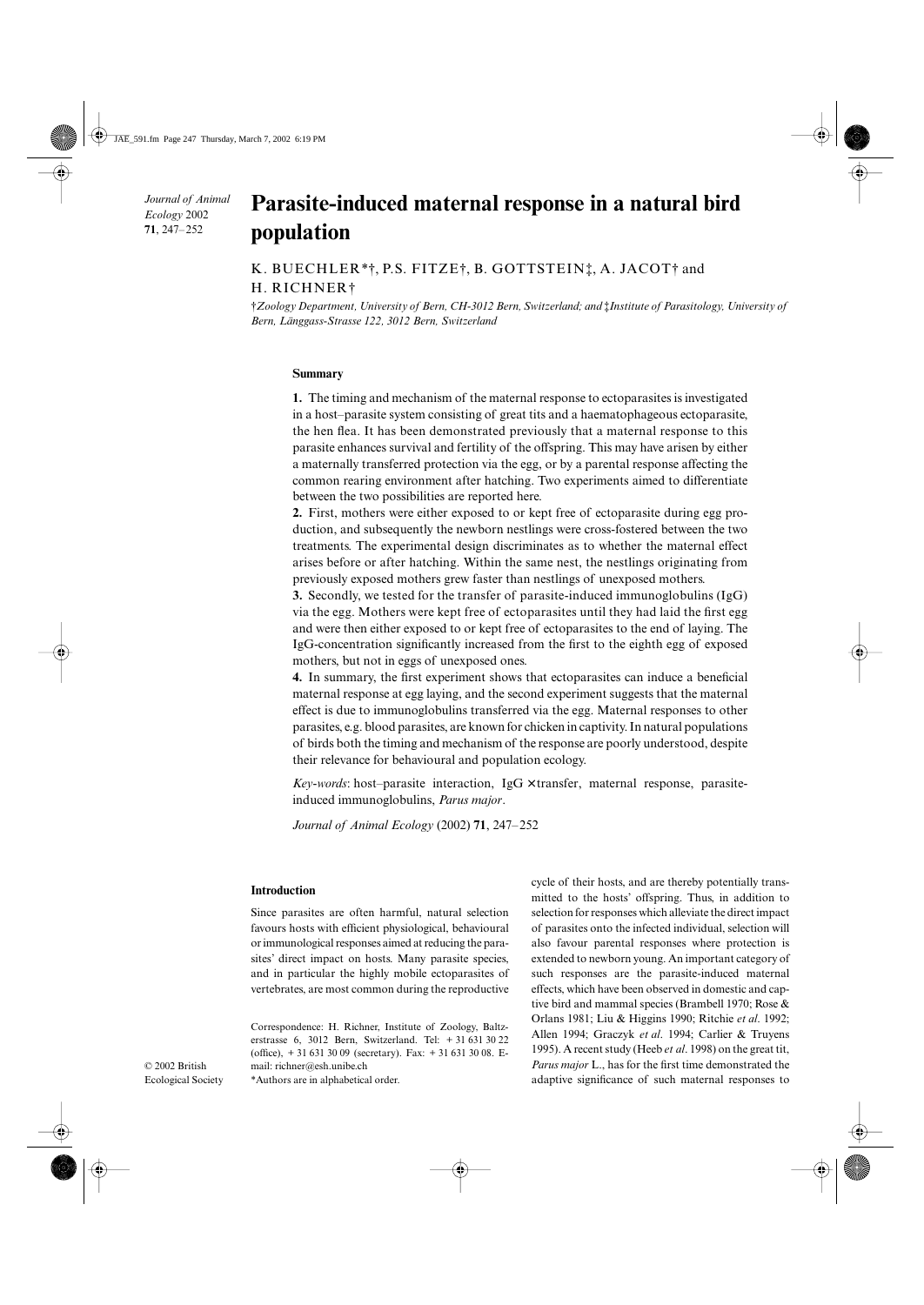ectoparasites in a natural bird population. Offspring of ectoparasite-exposed mothers suffered less from parasitaemia, grew faster and had a higher chance to survive and reproduce the following year. Conclusions of this experiment regarding the mechanism involved are limited since the result could have arisen by both a maternally transferred protection via the egg, or by the common rearing environment after hatching, e.g. through an increase in parental nest cleaning or feeding. Thus, a physiological, behavioural or immunological mechanism could be at the origin of the found fitness benefits. Here we investigate, by means of two experiments, the timing and nature of the parasite-induced maternal response.

In a first experiment on the timing of the parasiteinduced maternal response, female great tits were either exposed to ectoparasites, *Ceratophyllus gallinae*, shortly before egg laying or kept parasite-free, and nestlings exchanged at hatching between the two treatments. If the maternal response occurs before hatching, we predict that within nests the true offspring of the exposed mothers will grow faster than the true offspring of the unexposed mothers. If the response arises post-hatching through an effect of prelaying exposure on parental care, we predict no difference between the nestlings of the two origins.

In a second experiment on the nature of the parasiteinduced maternal response, females were either exposed to ectoparasites after having laid the first egg, or were kept unexposed. Then the immunoglobulin (IgG) concentration of the first, fifth and eighth egg was determined. Blood-sucking ectoparasites produce small wounds with their mouthparts and introduce saliva containing anticoagulant factors, histolytic enzymes, vasoactive amines or toxins. The proteins present in the saliva are potent immunogens and elicit strong immune responses (Allen & Nelson 1982; Baron & Weintraub 1987; Wikel & Bergman 1997). Studies on domestic chicken parasitized by ticks have shown that an effective and long-lasting immunity develops rapidly, being apparent within a week after initial infection (Wakelin 1996). Therefore we predict an increase in IgG-concentration from the first to the eight egg of exposed females, but not in eggs of unexposed ones.

## **Methods**

## TIMING OF THE RESPONSE

The experiment was performed in a population of great tits near Bern (The Forst, Switzerland), breeding in nestboxes in a mixed forest predominated by beech trees. For this experiment newly bought, empty nestboxes were set up in November 1995 and used for nest-building by great tits the following spring. At the beginning of March 1996, after territory acquisition by great tits (Gosler 1993) and before the start of nest building, all nestboxes within the study area were lined with 20 g of fresh moss as a natural substrate for fleas.

Then a random sample of nestboxes (experimental nests) was infested with 60 hen fleas while another sample was left uninfested (control nests). Fleas can immigrate but the numbers immigrating (5·8 fleas per nest per season  $\pm 1$  SE,  $n = 40$  nests; Heeb *et al.* 1996) are naturally far below the chosen infestation levels here, and most probably random with respect to our treatment groups. Under natural conditions the fleas persist in large numbers at the cocoon stage from one year to the next inside nestboxes, and great tits do accept nestboxes containing fleas. Thus an experimental infestation with 60 fleas lays within the natural range. Ectoparasitic hen fleas used for the inoculation of experimental nests were extracted from great tit nests collected within the study area at the end of the previous breeding season. Experimental nests were reinfested with an additional 20 fleas in the second half of March. On the day the female birds had laid their second egg, all nests were deparasitized in a microwave oven which kills adult fleas, flea larvae and flea eggs (Richner, Oppliger & Christe 1993). Nest height was then standardized to a height of 7 cm. All 23 experimental and 23 control nests were then infested with 40 fleas.

For cross-fostering, from each nest one-half of the nestlings which hatched the first day were selected randomly from both an experimental and a control nest with identical hatching date, then marked for later identification and exchanged between nests. Nestlings were exchanged only among broods with a similar number  $(\pm 1)$  of nestlings. At hatching, there was no significant difference between mean body mass of exchanged vs. remaining hatchlings (paired *t*-test:  $t_{45} = 0.47$ ,  $P = 0.64$ ) within nests. Nine days after hatching, nestlings were marked on the head with a minute spot of red paint (Kölliker *et al*. 1998) and filmed with an infra-red sensitive video camera inside the nestbox. Recordings at experimental and control nests were synchronized in time, i.e. started within 30 min (*t*-test:  $t_{34} = 0.06$ ,  $P = 0.95$ ). From the films, we analysed parental feeding visits and the number of feedings each nestling received during 1 h, i.e. between 0·5 h and 1·5 h after setting the camera. One hour of filming provides a reliable estimate of feeding rates as we had previously found a high correlation ( $r = 0.826$ ,  $n = 65$  broods) between feeding rates calculated from 0·75 h and 2·15 h of filming, respectively.

Thirteen days post-hatching both parents of all nests were caught, measured and then released. There was no significant difference in body size among both male and female parents from experimental vs. control nests (all *P*-values  $> 0.3$ ), showing that parents had been randomized over the treatments. Fifteen days posthatching the nestlings were measured. The statistical analysis compares cross-fostered nestlings with nestlings that remained in their own nest, and among these two types of nestlings is restricted to nestlings which hatched the same day, i.e. were of the same age, and came from broods with a similar number  $(\pm 1)$  of nestlings. A total of 23 pairs of broods (*n* = 46 broods) were

© 2002 British Ecological Society, *Journal of Animal Ecology*, **71**, 247–252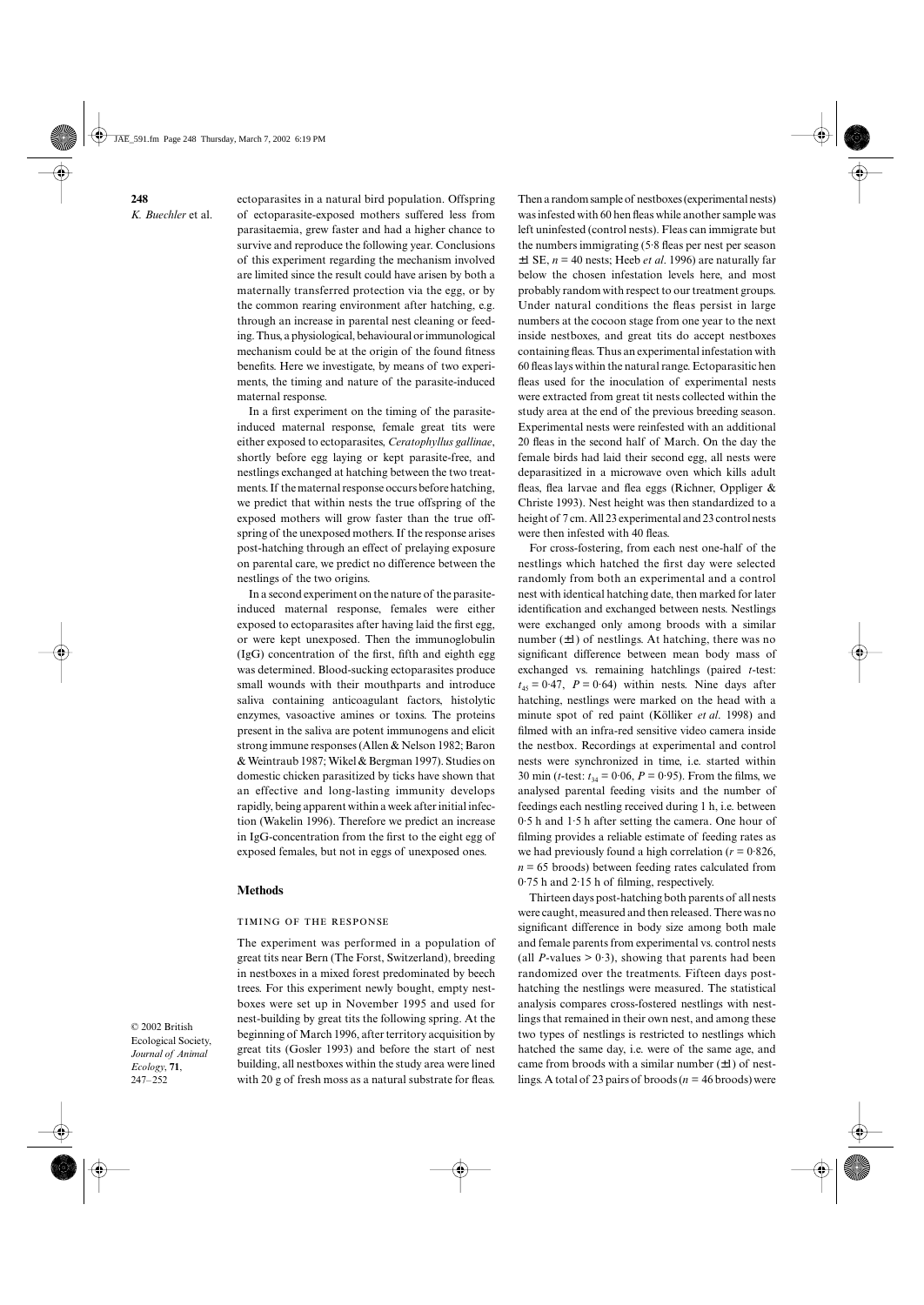**249** *Timing and mechanism of maternal effects* successfully manipulated according to the above criteria. In a repeated-measures ANOVA the mean weight of nestlings originating from exposed mothers is compared to the mean weight of nestlings originating from unexposed mothers (= repeats) within each nest, where the pair of nests among which nestlings had been exchanged is defined as a factor.

## MECHANISM OF THE RESPONSE

New, empty nestboxes were set up in November 1996 in a part of the same large forest and used for nest-building by great tits the following spring. Fleas hibernate in old nests during the winter months and thus do not migrate between boxes; therefore, nestboxes were still free of fleas at the start of the breeding season in 1997. After females had laid the first egg, 49 such nests were heattreated (see above). After the heat-treatment the nests were assigned randomly to either the group that remained uninfested ( $n = 24$  nests) or the group which was then infested with 60 adult fleas (*n* = 25 nests). In all nests, the first, fifth and eighth egg in the laying sequence was removed, weighed and replaced by an artificial egg resembling a great tit egg. Twenty-one females of the uninfested group and 20 females of the infested group laid at least eight eggs and are thus retained in the analysis. In the laboratory, the egg yolk of the removed eggs was separated from the egg white on the day of egg-collection and washed thoroughly in a jet of water to remove the adhering albumen. Albumen was not sampled because of its very low antibody content (Rose, Orlans & Buttress 1974). The collected yolks were then weighed, placed in sample cups and stored at –20 °C until further use. Later, each yolk was prediluted  $1:5$  in PBS buffer (PBS-Tween  $+0.02\%$ ) NaN3) and, since antibodies are laid down in the yolk in a series of concentric circles (Brambell 1970), mixed thoroughly with a sterile syringe to obtain a homogenous sample. This sample was then diluted to 1 : 100 giving a final dilution of 1 : 500. A sandwich enzymelinked immunosorbent assay (ELISA) technique was used to determine IgG concentration in egg yolks. ELISA was performed as described previously (Gottstein *et al*. 1993), unless otherwise stated. As a solid support, microtitre plates (Nunc-Immuno Module MaxiSorp) were used. Each well was coated with 100 µL of a 5-µg/mL concentration of rabbit antichicken IgG (affinity purified, BIO-SCIENCE/CH) in coating-buffer (pH 9·6) and incubated overnight in a moist chamber at 4 °C. The plates were then washed three times with PBS-Tween 20  $(0.3\%)$  buffer (PTB) prior to addition of 100 µL aliquots of PTB containing 0·5% bovine haemoglobin. After incubation for 30 min at 37 °C the solution was discarded and the plates were incubated with yolk samples (50  $\mu$ L) diluted 1:50 and 1 : 500 in PTB for 30 min at 37 °C. The plates were washed three times with PBS. Subsequently, 50 µL of alkaline phosphatase-conjugated rabbit antichicken IgG (affinity purified, Bio-Science, Switzerland),

© 2002 British Ecological Society, *Journal of Animal Ecology*, **71**, 247–252

diluted 1 : 500 in PTB were added to each well. After incubation at 37 °C for 30 min, plates were again washed three times with PBS, followed by addition of 50 µL of freshly prepared substrate solution (1 mg/mL Sigma 104 phosphatase substrate in substrate-buffer). The reaction was continued for 20 min. Each plate included controls for diluents, conjugates and buffer solutions to determine non-specific background values of absorbance. As a positive reference, a purified (Gottstein & Hemmeler 1985) chicken IgY  $(0.02 \mu g)$ mL) was used in serial dilutions to calculate relative antibody concentrations in test yolk samples. Absorbance was read at 405 nm in an automatic micro-ELISA photometer. ELISA values were corrected for intertest variation with the corresponding negative and positive controls of each plate (test performances were validated when inter- and intratest variations of controls were = 10%) and multiplied by 100 to obtain integers. Data presented correspond to the 1 : 500 dilution of the test sample. The same results were obtained with the 1 : 50 dilution. The specificity of the primary and the conjugated antichicken IgG antibody for *P. major* IgG had been assessed previously by Western-blotting, showing that cross-reactivity of the antibodies were monospecific to *P. major* IgG heavy chain at M<sub>r</sub> 68 K.

## **Results**

#### TIMING OF THE RESPONSE

Within nests of growth the nestlings which hatched from eggs of exposed mothers (experimental nests) were significantly heavier 15 days post-hatching (Fig. 1) than nestlings of unexposed mothers (control nests), demonstrating that prelaying exposure to ectoparasites affects postnatal growth (repeated-measures with nestlings from exposed vs. unexposed mothers as repeats and nest pair as a factor: prelaying exposure to parasites:  $F = 8.31$ , d.f.  $= 1$ ,  $P = 0.008$ ; pair of nests among which hatchlings were exchanged:  $F = 2.40$ ,



**Fig. 1.** Paired comparison of mean body mass 16 days after hatching of nestlings growing up in the same nest but originating from mothers exposed  $(n = 23)$  or unexposed  $(n = 23)$  to fleas during egg laying.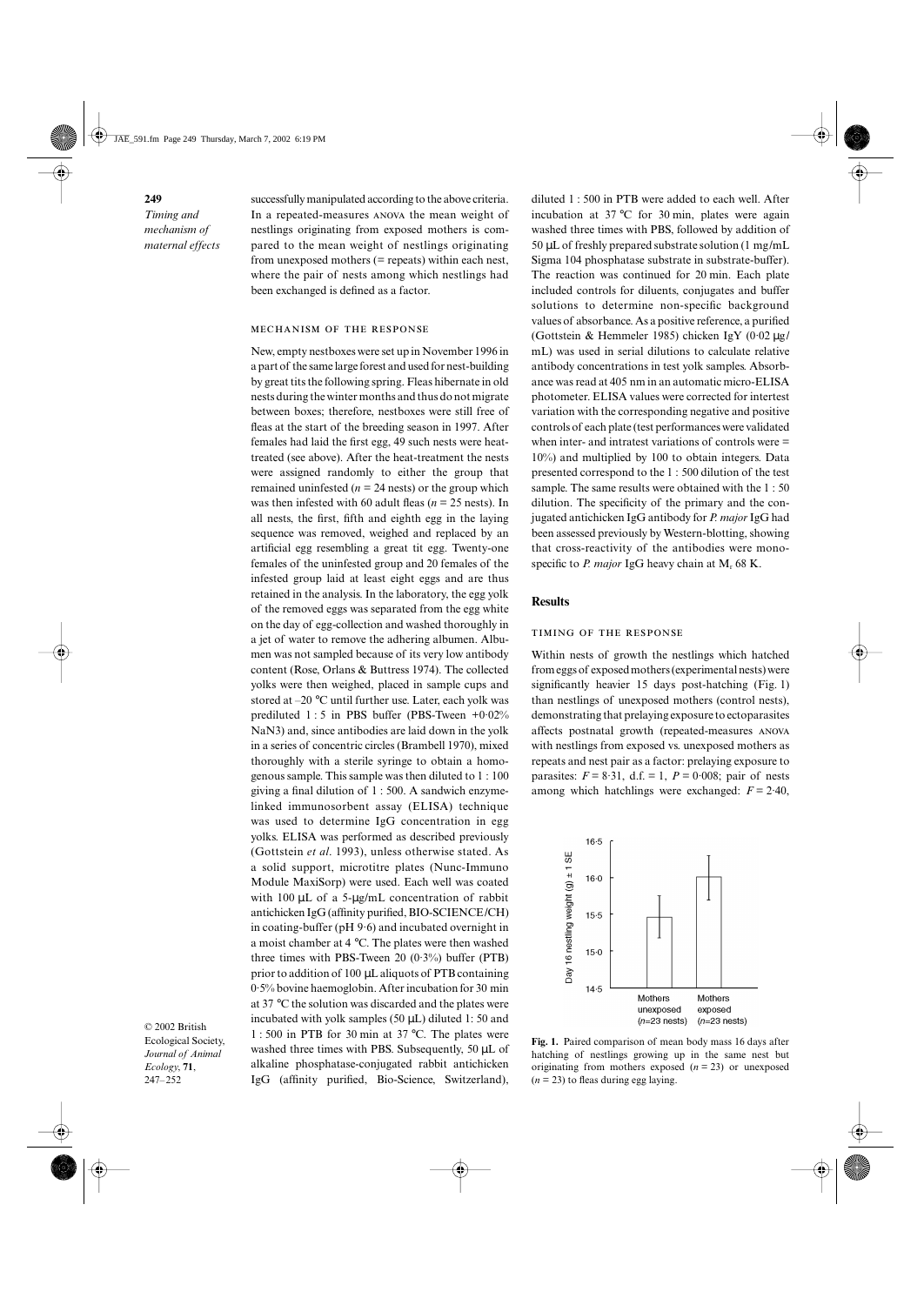d.f.  $= 22$ ,  $P = 0.021$ ). The rate of food provisioning by parents did not differ significantly ( $t$ -test:  $t = 0.19$ , d.f.  $= 30$ ,  $P = 0.85$ ) among control and experimental nests and, within the nests, the nestlings originating from exposed mothers received a similar number of feedings as nestlings from unexposed mothers (repeatedmeasures ANOVA: prelaying exposure to parasites:  $F = 0.29$ ,  $P = 0.60$ ; pair of nests among which hatchlings were exchanged:  $F = 2.26$ , d.f. = 16,  $P = 0.066$ ).

## MECHANISM OF THE RESPONSE

The hypothesis that mothers increase the IgGconcentration in the eggs as a consequence of ectoparasite exposure predicts an increase in IgG from egg one to eight in exposed mothers, but not in unexposed ones. Thus, in a statistical analysis with egg sequence as the repeated measure within individual mothers, a significant statistical interaction term between prelaying parasite treatment and egg sequence is predicted. The interaction should arise because mothers of both treatments had not been exposed to fleas prior to laying the first egg in this experiment and the first eggs in both treatment groups should therefore show similar antibody concentrations, but at least the eighth egg in the laying sequence of exposed mothers should show elevated IgG-concentrations, as compared to the eighth egg of unexposed mothers. For the fifth egg a difference is unlikely since the mother's response of producing antibodies takes several days. As predicted, the interaction between prelaying exposure to ectoparasites and egg sequence is significant (repeatedmeasures  $ANOVA$ , within-subjects: interaction term = egg sequence  $\times$  prelaying exposure  $F = 3.31$ , d.f. = 2,  $P = 0.042$ , egg sequence  $F = 4.66$ , d.f. = 2,  $P = 0.012$ ; between-subjects: prelaying exposure  $F = 0.05$ , d.f. = 1,  $P = 0.82$ . The increase in the IgG-concentration from the first to the eighth egg (Fig. 2) was  $4.22 \pm 1.58$ (optical density measured at 405 nm, multiplied by  $100 \pm 1$  SE) for exposed mothers, and  $-0.78 \pm 1.55$  for unexposed mothers (*t*-test:  $t = 2.26$ ,  $n = 41$ ,  $P = 0.029$ ).

## **Discussion**

The first experiment was designed to investigate the timing of the maternal response induced through exposure to ectoparasites shortly before egg laying. Within nests of growth, an adaptive response before hatching predicts better growth of hatchlings originating from exposed mothers than from unexposed ones, as shown here. A difference in body mass as the one observed here may have substantial consequences for later survival (e.g. Tinbergen & Boerlijst 1990). In the study by Heeb *et al*. (1998) nestlings with an average day 14 body mass of 15·9 g had a 13·8% chance of recruiting into the local population the following year, the nestlings with an average of 16·6 g a chance of 19·8%. A response after hatching would have predicted that, independently of their origin, nestlings in the nest of exposed

© 2002 British Ecological Society, *Journal of Animal Ecology*, **71**, 247–252



**Fig. 2.** Immunoglobulin (IgG) concentration of the first, fifth and eighth eggs in laying sequence from mothers exposed (hatched bars,  $n = 20$  clutches) or unexposed (open bars,  $n = 21$  clutches) to fleas after having laid the first egg. IgG concentration is expressed as the optical density measured at 405 nm, multiplied by 100. Data shown refer to a 1 : 500 dilution of test samples.

mothers grow faster than nestlings in the nest of unexposed mothers. This was not the case ( $t$ -test:  $t = 0.40$ ,  $n = 46$ ,  $P = 0.69$ ) as mean nestling weight in nests of exposed mothers (15.8 g  $\pm$  1.8 SD) was similar to mean nestling weight in nests of unexposed ones (15.6  $g \pm 1.9$ ) SD). The alternative possibility that nestlings of exposed mothers receive more feedings can also be ruled out since monitoring of feeding frequencies of individual nestlings showed no such effect. The results therefore suggest the induction of a maternal response at clutch formation, which is then transmitted to nestlings via the egg. A probable mechanism is the transfer of antibodies from mother to offspring via eggs.

Maternal or parental antibody passage in birds can be achieved through egg yolk or crop-milk (Rose & Orlans 1981). In the former, the antibody transfer occurs largely during the 4–5 days preceding ovulation, when the growth of the ovum is most rapid. Serum IgG is accumulated in the egg yolk, whereas other antibody isotypes, IgA and IgM, are transferred only to the egg white (Malkinson 1965; Rose & Orlans 1981; Gottstein & Hemmeler 1985). During the following egg development, the transfer of maternal antibodies from the egg contents to the developing avian embryo occurs via the vitelline and hepatic portal circulation. Most of these antibodies pass from the yolk sac to the embryo during the last 5–6 days of embryonic development (Rose & Orlans 1981). Studies on maternal–fetal antibody transfer in birds have been described in captive birds such as chicken (Brambell 1970), mallard ducklings (Liu & Higgins 1990), cockatoos and parrots (Ritchie *et al*. 1992), pigeons (Rose & Orlans 1981) and penguins (Graczyk *et al*. 1994). Maternal antibodies protected chicken against clinical haemorrhagic enteritis (Fadly & Nazerian 1989), against avian leukosis virus (Fadly & Smith 1991) and against infectious bursal disease (Komine 1989; Homer *et al*. 1992).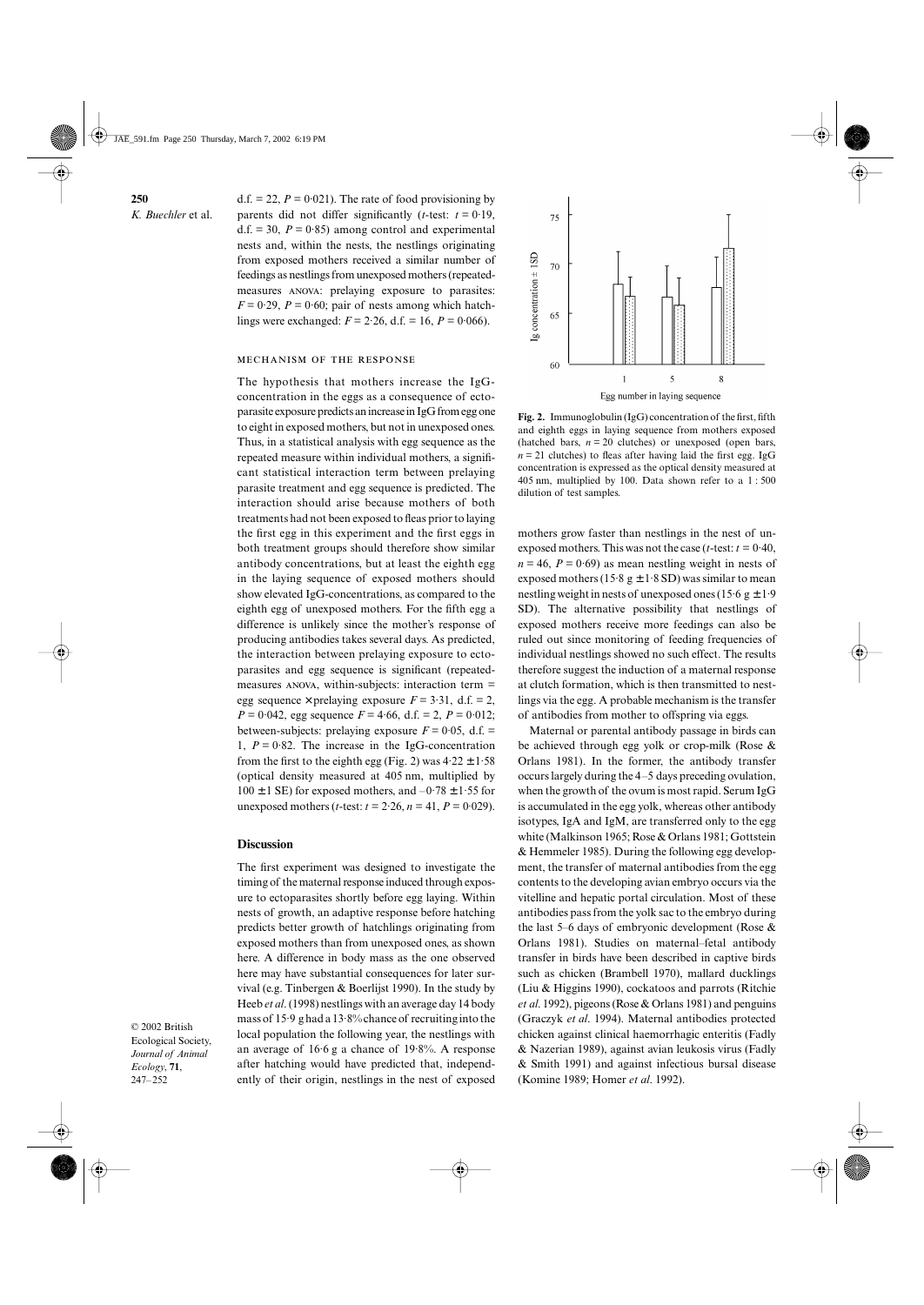*Timing and mechanism of maternal effects*

The vast majority of investigations have focused on ticks, with little attention given to other blood-feeding arthropods. The interaction of ticks and naive hosts is characterized by a complex array of immunological responses (Brown 1985; Wikel 1996; Wikel & Bergman 1997), but the time-scale of this reaction to an initial bite is too slow to inconvenience the ticks seriously, which can complete their feeding normally. However, in an immune host with primed T-cells and preformed antibodies the response is very rapid and may cause ticks to stop salivating and feeding and then to detach directly (Allen 1989). Host reactions against fleas appear to be similar (Benjamini *et al*. 1963; Larrivee *et al*. 1964; Dryden & Blakemore 1989). Previous work has demonstrated that the oral secretions of the flea contain components responsible for producing the hypersensitivity reactions (Benjamini, Feingold & Kartman 1960). In chicken, the parasite-specific IgG levels in egg yolk or sera of young chicks correlate with immunity to a particular parasite (Smith *et al*. 1994). The result of our second experiment, designed to detect changes in IgG-levels in the yolk of eggs of exposed mothers, shows a significant increase of antibody concentration with egg sequence. It suggests therefore that this IgG-increase provides the protection of newborn nestlings, as observed in the first experiment, in this host–ectoparasite system. Future work should be focused upon the identification of specific immunogens and the analysis of the specificity of the immunological response.

#### **Acknowledgements**

Permission for both experiments has been provided by the Cantonal Veterinary Office. The work was supported by the Swiss National Science Foundation (project no. 31–43570 to H.R.)

### **References**

- Allen, J.R. (1989) Immunology of interactions between ticks and laboratory animals. *Experimental and Applied Acarology*, **7**, 5–13.
- Allen, J.R. (1994) Host resistance to ectoparasites. *Revue Scientifique et Technique O.I.E. (Office International des Epizootics)*, **13**, 1287–1303.
- Allen, J.R. & Nelson, W.A. (1982) Immunological responses to ectoparasites. *Fortschritte der Zoologie*, **27**, 169–177.
- Baron, R.W. & Weintraub, J. (1987) Immunological responses to parasitic arthropods. *Parasitology Today*, **3**, 77–82.
- Benjamini, E., Feingold, B.F. & Kartman, L. (1960) Antigenic property of the oral secretion of fleas. *Nature*, **188**, 959.
- Benjamini, E., Feingold, B.F., Young, J.D., Kartman, L. & Shimizu, M. (1963) *In vitro* collection and antigenic properties of the oral secretion of the cat flea. *Experimental Parasitology*, **13**, 143–154.

© 2002 British Ecological Society, *Journal of Animal Ecology*, **71**, 247–252

Brambell, F.W.R. (1970) *The Transmission of Passive Immunity from Mother to Young*, pp. 23–24. Elsevier, New York. Brown, S.J. (1985) Immunology of acquired resistance to ticks. *Parasitology Today*, **1**, 166–171.

- Carlier, Y. & Truyens, C. (1995) Influence of maternal infection on offspring resistance towards parasites. *Parasitology Today*, **11**, 94–99.
- Dryden, M.W. & Blakemore, J.C. (1989) A review of flea allergy dermatitis in the dog and cat. *Companion Animal Practice*, **19**, 10–17.
- Fadly, A.M. & Nazerian, K. (1989) Hemorrhagic enteritidis of turkeys: influence of maternal antibody and age at exposure. *Avian Disease*, **33**, 778–786.
- Fadly, A.M. & Smith, E.J. (1991) Influence of maternal antibody on avian leukosis virus infection in white leghorn chickens harboring endogenous virus 21. *Avian Disease*, **35**, 443–451.
- Gosler, A. (1993) *The Great Tit*. Hamlyn Ltd, London.
- Gottstein, B. & Hemmeler, E. (1985) Egg yolk immunoglobulin Y as an alternative antibody in the serology of echinococcosis. *Zeitschrift für Parasitenkunde*, **71**, 273–276.
- Gottstein, B., Jacquier, P., Bresson-Hadni, S. & Eckert, J. (1993) Improved primary immunodiagnosis of alveolar echinococcosis in humans by an enzyme-linked immunosorbent assay using the Em2plus antigen. *Journal of Clinical Microbiology*, **31**, 373–376.
- Graczyk, T.K., Cranfield, M.R., Shaw, M.L. & Craig, L.E. (1994) Maternal antibodies against *Plasmodium* spp. in African black-footed penguin chicks. *Journal of Wildlife Disease*, **30**, 365–371.
- Heeb, P., Werner, I., Kölliker, M. & Richner, H. (1998) Benefits of induced host responses against an ectoparasite. *Proceedings of the Royal Society (London) Series B*, **265**, 51–56.
- Heeb, P., Werner, I., Richner, H. & Kölliker, M. (1996) Horizontal transmission and reproductive rates of hen fleas in great tit nests. *Journal of Animal Ecology*, **65**, 474– 484.
- Homer, B.L., Butcher, G.D., Miles, R.D. & Rossi, A.F. (1992) Subclinical infectious bursal disease in an integrated broiler production operation. *Journal of Veterinary Diagnosis and Investigation*, **4**, 406–411.
- Kölliker, M., Richner, H., Werner, I. & Heeb, P. (1998) Begging signals and biparental care: nestling choice between parental feeding locations. *Animal Behaviour*, **55**, 215–222.
- Komine, K. (1989) Infectivity of infectious bursal disease virus neutralized by maternal antibody in various chicken cells. *Japanese Journal of Veterinary Science*, **51**, 634–635.
- Larrivee, D.H., Benjamini, E., Feingold, B.F. & Shimizu, M. (1964) Histologic studies of guinea pig skin: different stages of allergic reactivity to flea bites. *Experimental Parasitology*, **15**, 491–502.
- Liu, S.S. & Higgins, D.A. (1990) Yolk-sac transmission and post-hatching ontogeny of serum immunoglobulins in the duck *Anas platyrhynchos*. *Comparative Biochemistry and Physiology*, **97**, 637–644.
- Malkinson, M. (1965) The transmission of passive immunity to *E. coli* from mother to young in the domestic fowl. *Immunology*, **9**, 311.
- Richner, H., Oppliger, A. & Christe, P. (1993) Effect of an ectoparasite on reproduction in great tits. *Journal of Animal Ecology*, **62**, 703–710.
- Ritchie, B.W., Niagro, F.D., Latimer, K.S., Steffens, W.L., Pesti, D., Campagnoli, R.P. & Lukert, P.D. (1992) Antibody response to and maternal immunity from an experimental psittacine beak and feather disease vaccine. *American Journal of Veterinary Research*, **53**, 1512–1518.
- Rose, M.E. & Orlans, E. (1981) Immunoglobulins in the egg, embryo and young chick. *Developmental Comparative Immunology*, **5**, 315–319.
- Rose, M.E., Orlans, E. & Buttress, A. (1974) Immunoglobulin classes in the hen's egg: their segregation in yolk and white. *European Journal of Immunology*, **4**, 521–523.

## **251**